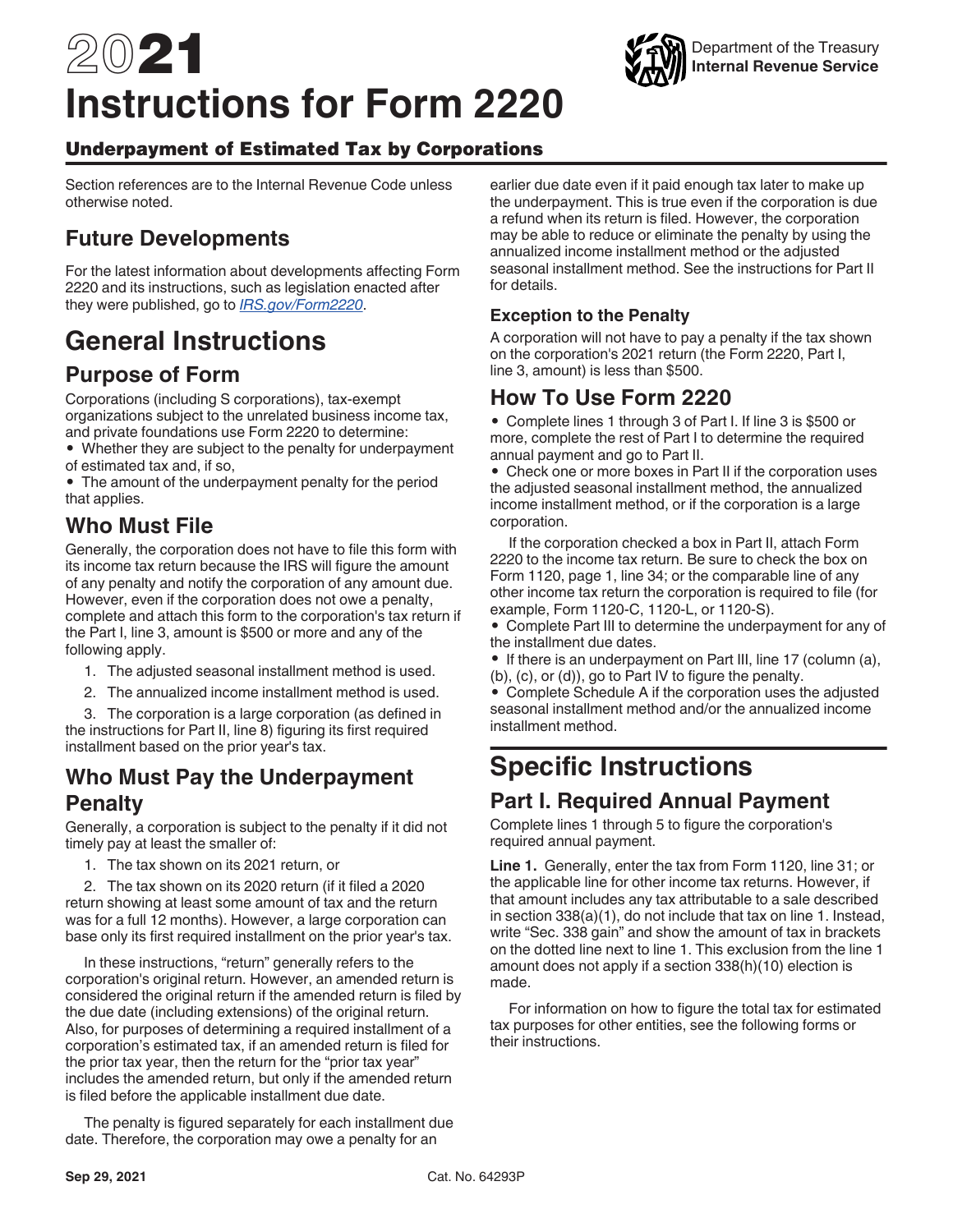| $\bullet$ 990-PF | $\bullet$ 1120-FSC | $\cdot$ 1120-REIT |
|------------------|--------------------|-------------------|
| $\bullet$ 990-T  | $\cdot$ 1120-L     | $\cdot$ 1120-RIC  |
| $\bullet$ 1120-C | $\bullet$ 1120-ND  | $\cdot$ 1120-S    |
| $\cdot$ 1120-F   | $\bullet$ 1120-PC  | $\cdot$ 1120-SF   |

**Line 2c.** Enter the amount from Form 1120, Schedule J, line 20b, or the applicable line for other income tax returns.

**Line 4. All filers (other than S corporations).** Figure the corporation's 2020 tax the same way the amount on line 3 of this form was determined, using the taxes and credits from its 2020 tax return. However, skip line 4 and enter on line 5 the amount from line 3 if either of the following applies.

• The corporation did not file a tax return for 2020 that showed a liability for at least some amount of tax.

• The corporation had a 2020 tax year of less than 12 months.

*S corporations.* Enter on line 4 the sum of:

1. The total of the investment credit recapture tax and the built-in gains tax shown on the return for the 2021 tax year, and

2. Any excess net passive income tax shown on the S corporation's return for the 2020 tax year.

If the 2020 tax year was less than 12 months, skip line 4 and enter on line 5 the amount from line 3.

#### **Part II. Reasons for Filing**

**Lines 6 and 7. Adjusted seasonal installment method and/or annualized income installment method.** If the corporation's income varied during the year because, for example, it operated its business on a seasonal basis, it may be able to lower or eliminate the amount of one or more required installments by using the adjusted seasonal installment method and/or the annualized income installment method.

**Example.** A ski shop, which receives most of its income during the winter months, may benefit from using one or both of these methods to figure its required installments. The annualized income installment or adjusted seasonal installment may be less than the required installment under the regular method for one or more due dates. Using one or both of these methods may reduce or eliminate the penalty for those due dates.

Use Schedule A (Form 2220, pages 3 and 4) to figure one or more required installments. If Schedule A is used for any payment due date, it must be used for all payment due dates. To arrive at the amount of each required installment, Schedule A automatically selects the smallest of:

- The adjusted seasonal installment (if applicable),
- The annualized income installment (if applicable), or

• The regular installment under section 6655(d)(1)

(increased by any recapture of a reduction in a required installment under section 6655(e)(1)(B)).

Follow the steps below to determine which parts of the form have to be completed.

• If the corporation is using only the adjusted seasonal installment method, check the box in Part II, line 6, and complete Schedule A, Parts I and III.

• If the corporation is using only the annualized income installment method, check the box in Part II, line 7, and complete Schedule A, Parts II and III.

• If the corporation is using both methods, check the boxes in Part II, lines 6 and 7, and complete all three parts of Schedule A.

**Line 8. Large corporations.** A large corporation is a corporation (other than an S corporation) that had, or whose predecessor had, taxable income (defined below) of \$1 million or more for any of the 3 tax years immediately preceding the 2021 tax year, or if less, the number of years the corporation has been in existence. See Regulations section 1.6655-4.

Taxable income, for this purpose, is modified to exclude net operating loss and capital loss carrybacks and carryovers. Members of a controlled group, as defined in section 1563, must divide the \$1 million amount among themselves under rules similar to those in section 1561. If the corporation is a large corporation figuring its first required installment based on the prior year's tax, check the box on Part II, line 8, and, if applicable, check the box(es) on Part II, line 6 and/or line 7. Also, if applicable, complete Schedule A, Parts I, II, and III, as discussed below in the instructions for line 10.

## **Part III. Figuring the Underpayment**

**Line 9. Installment due dates.** The corporation is generally required to enter the 15th day of the 4th (Form 990-PF filers, use the 5th month), 6th, 9th, and 12th months of its tax year.

**Note.** Multiple columns can have the same due date if the due date has been extended by relief provided by the IRS (for example, disaster relief).

**Line 10. Required installments.** If the box on line 6 and/or line 7 is checked, enter the amounts from Schedule A, line 38.

*Large corporations.* Large corporations, follow the instructions below.

1. If the box on line 8 (but not line 6 or line 7) is checked and line 3 is smaller than line 4, enter 25% of line 3 in columns (a) through (d) of line 10.

2. If the box on line 8 (but not line 6 or line 7) is checked and line 4 is smaller than line 3, enter 25% of line 4 in column (a) of line 10. In column (b), figure the amount to enter as follows:

a. Subtract line 4 from line 3,

b. Add the result to the amount on line 3, and

c. Multiply the total in item b above by 25%, and enter the result in column (b).

In columns (c) and (d), enter 25% of line 3.

3. If the box on line 8 and the box on line 6 and/or line 7 are checked, follow the instructions in items 1 and 2 above (substituting "Schedule A, line 35" for "line 10" in the calculation). Enter the amounts from Schedule A, line 38, on line 10.

**Line 11.** Enter the estimated tax payments made by the corporation for its tax year as indicated below. Include any overpayment from the corporation's 2020 tax return that was credited to the corporation's 2021 estimated tax. If an installment is due on a Saturday, Sunday, or legal holiday, payments made on the next day that is not a Saturday, Sunday, or legal holiday are considered made timely to the extent the payment is applied against that required installment.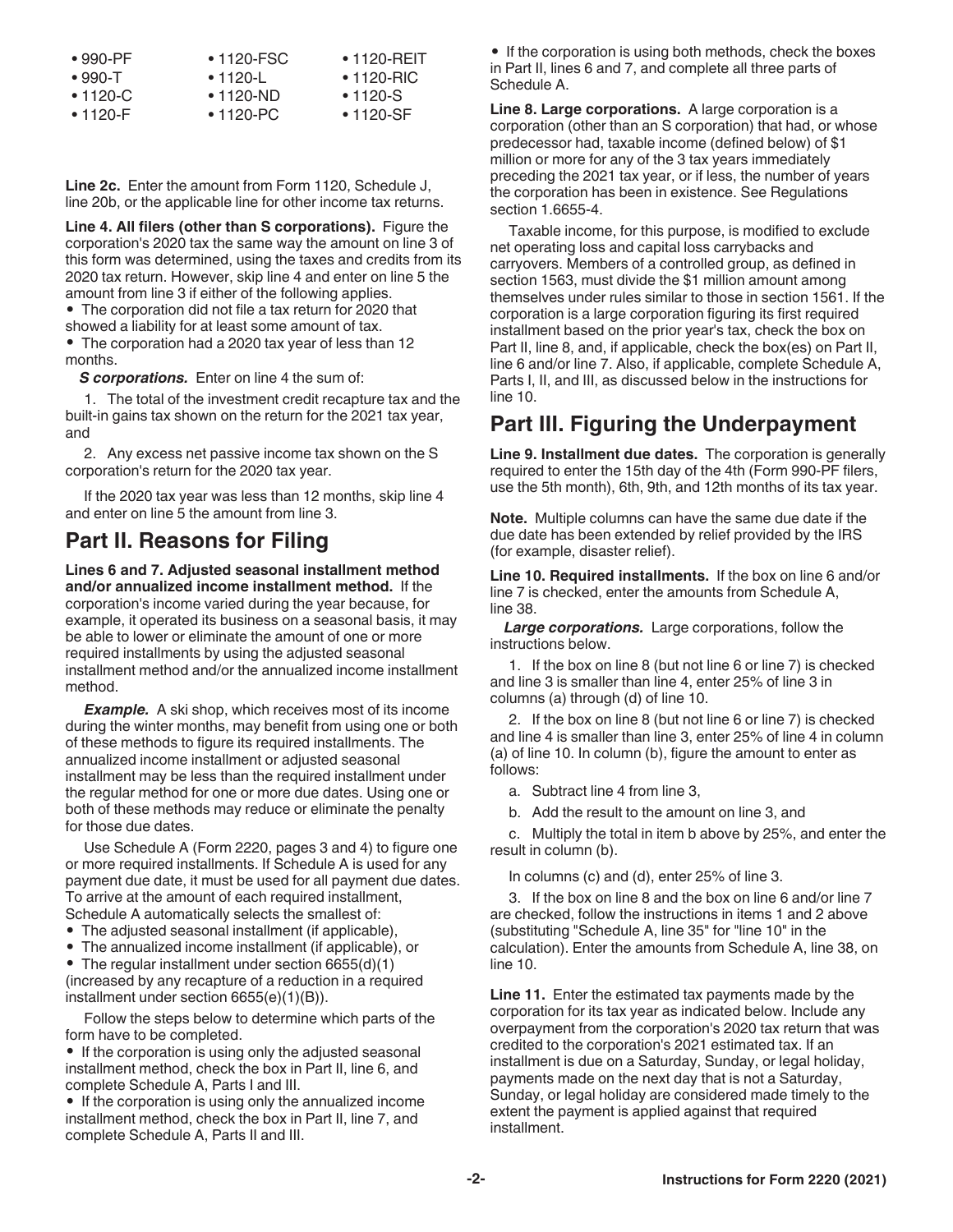*Column (a).* Enter payments made by the date on line 9, column (a).

*Columns (b), (c), and (d).* Enter payments made by the date on line 9 for that column and after the date on line 9 of the preceding column.

**Line 17.** If any of the columns in line 17 shows an underpayment, complete Part IV to figure the penalty.

#### **Part IV. Figuring the Penalty**

Complete lines 19 through 38 to determine the amount of the penalty. The penalty is figured for the period of underpayment using the underpayment rate determined under section 6621. The period of underpayment generally runs from the installment due date to the earlier of the date the underpayment is actually paid or the 15th day of the 4th month after the close of the tax year. C corporations with tax years ending June 30 and S corporations, use the 3rd month instead of the 4th month. Form 990-PF and 990-T filers use the 5th month instead of the 4th month.

**Note.** A corporation with a short tax year ending anytime in June will be treated as if the short tax year ended on June 30.

A payment of estimated tax is applied against unpaid required installments in the order in which installments are required to be paid, regardless of the installment to which the payment pertains.

**Example.** A corporation with a calendar tax year underpaid the April 15 installment by \$1,000. The June 15 installment requires a payment of \$2,500. On June 10, the corporation deposits \$2,500 to cover the June 15 installment. However, \$1,000 of this payment is applied against the April 15 installment. The penalty for the April 15 installment is figured from April 15 to June 10 (56 days). The remaining \$1,500 is applied to the June 15 installment.

If the corporation has made more than one payment for a required installment, attach a separate computation for each payment. Also, if the corporation has a fiscal tax year and has an underpayment period that extends beyond the latest date in Part IV, attach a computation of the penalty for that period. Include the penalty in the total for line 38.

#### **Schedule A**

**Extraordinary items.** Generally, under the annualized income installment method, extraordinary items must be taken into account after annualizing the taxable income for the annualization period. Similar rules apply in determining taxable income under the adjusted seasonal installment method. An extraordinary item includes:

- Any item identified in Regulations section
- 1.1502-76(b)(2)(ii)(C)(1), (2), (3), (4), (7), and (8);
- A net operating loss carryover;
- A section 481(a) adjustment;

• Net gain or loss from the disposition of 25% or more of the fair market value of the corporation's business assets during the tax year;

• Any other item designated as an extraordinary item in the Internal Revenue Bulletin.

These extraordinary items must be accounted for in the appropriate annualization period. However, a net operating loss deduction and a section 481(a) adjustment (unless the corporation makes the alternative choice under Regulations section 1.6655-2(f)(3)(ii)(C)) are treated as extraordinary items occurring on the first day of the tax year in which the item is taken into account in determining taxable income.

*De minimis rule.* Extraordinary items identified above that are de minimis as described below (other than a net operating loss carryover or a section 481(a) adjustment) may be annualized using the general rules of Regulations section 1.6655-2(f), or, if the corporation chooses, may be taken into account after annualizing the taxable income for the annualization period. A de minimis extraordinary item is any extraordinary item resulting from a transaction in which the total extraordinary items resulting from such transaction is less than \$1 million.

In Schedule A, Part II, make the appropriate adjustments to annualized taxable income before figuring the estimated tax for each reporting period. Similar adjustments must be made, if applicable, to Part I of Schedule A if the adjusted seasonal installment method applies. See the instructions for Schedule A, lines 2, 9b, 21, and 23b below. For more information regarding extraordinary items, see Regulations section 1.6655-2(f)(3)(ii) and the examples in Regulations section 1.6655-2(f)(3)(vii).

#### **Part I. Adjusted Seasonal Installment Method**

The corporation can use the adjusted seasonal installment method only if the corporation's base period percentage for any 6 consecutive months of the tax year is 70% or more. The base period percentage for any period of 6 consecutive months is the average of the 3 percentages figured by dividing the taxable income for the corresponding 6-consecutive-month period in each of the 3 preceding tax years by the total taxable income for each of the 3 preceding tax years, respectively. Figure the base period percentage using the 6-month period in which the corporation normally receives the largest part of its taxable income.

*Example.* An amusement park with a 2021 calendar tax year receives the largest part of its taxable income during the 6-month period from May through October. To compute its base period percentage for this 6-month period in 2021, the amusement park figures its taxable income for each May– October period in 2018, 2019, and 2020. It then divides the taxable income for each May–October period by the total taxable income for that particular tax year. The resulting percentages are 69% (0.69) for May–October 2018, 74% (0.74) for May–October 2019, and 67% (0.67) for May– October 2020. Because the average of 69%, 74%, and 67% is 70%, the base period percentage for May–October 2021 is 70%. Therefore, the amusement park qualifies for the adjusted seasonal installment method.

**Line 2.** If the corporation has certain extraordinary items, special rules apply. Do not include on line 2 the de minimis items that the corporation chooses to include on line 9b. See *Extraordinary items*, earlier.

**Line 9b.** If the corporation has extraordinary items that are not de minimis, a net operating loss deduction, or a section 481(a) adjustment, special rules apply. Include these amounts on line 9b for the appropriate period. Also include on line 9b the de minimis items that the corporation chooses to exclude from line 2. See *Extraordinary items*, earlier.

**Line 15.** Only trusts liable for tax on unrelated business taxable income may be liable for alternative minimum tax (AMT) on certain adjustments and tax preference items. Form 990-T filers compute AMT on Schedule I (Form 1041), Alternative Minimum Tax—Estates and Trusts, if applicable. Figure alternative minimum taxable income (AMTI) based on the trust's income and deductions for the months shown in the column headings directly above line 1.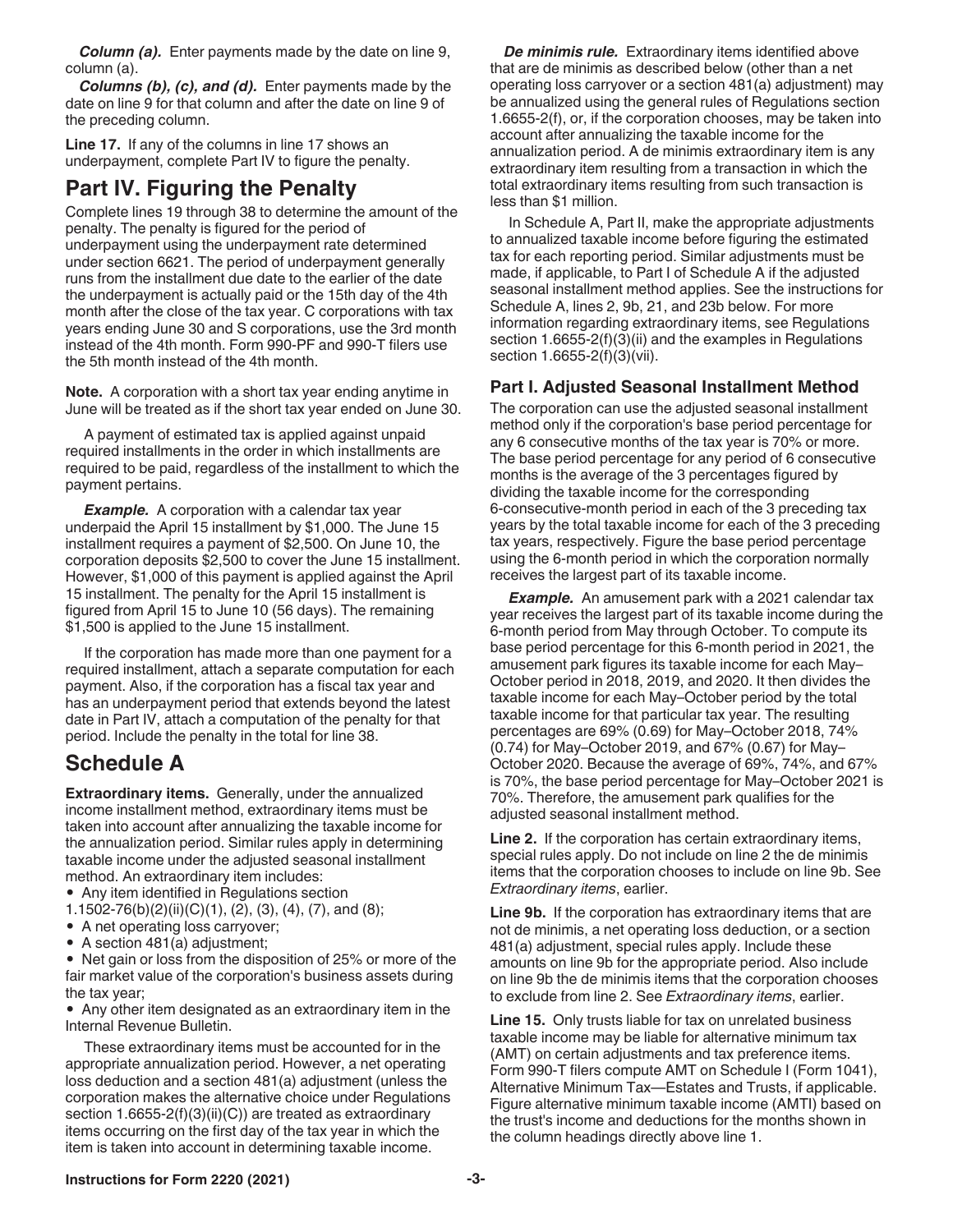**Line 16.** Enter on line 16 any other taxes the corporation owed for the months shown in each column heading directly above line 1. Include the same taxes used to figure Form 2220, Part I, line 1, including the base erosion minimum tax, if applicable. Do not include the personal holding company tax and interest due under the look-back method of section 460(b)(2) for completed long-term contracts or section 167(g)(2) for property depreciated under the income forecast method.

**Line 18.** Enter the credits the corporation is entitled to for the months shown in each column heading above line 1. Enter the same type of credits that are allowed on Form 2220, page 1, lines 1 and 2c.

#### **Part II. Annualized Income Installment Method**

**Line 20. Annualization periods.** Enter on line 20, columns (a) through (d), respectively, the annualization periods for the option shown in the tables below. For example, if the corporation elected Option 1, enter on line 20 the annualization periods 2, 4, 7, and 10, in columns (a) through (d), respectively.

*Use Option 1 or Option 2 only if the corporation elected to do so by filing Form 8842, Election To Use*  **Properties Annualization Periods for Corporate** *Different Annualization Periods for Corporate Estimated Tax, by the due date of the first required installment payment. Once made, the election is irrevocable for the particular tax year. Option 2 is not available to tax-exempt organizations and private foundations. For these entities, see the options shown in the table in the instructions for line 22.*

**Corporations**

|                        | 1st | 2nd<br>Installment   Installment   Installment   Installment | 3rd | 4th |
|------------------------|-----|--------------------------------------------------------------|-----|-----|
| <b>Standard option</b> |     |                                                              |     |     |
| Option 1               |     |                                                              |     |     |
| Option 2               |     |                                                              |     |     |

#### **Tax-Exempt Organizations and Private Foundations**

|                        | 1st | 2nd<br>Installment   Installment   Installment   Installment | 3rd | 4th |
|------------------------|-----|--------------------------------------------------------------|-----|-----|
| <b>Standard option</b> |     |                                                              |     |     |
| Option 1               |     |                                                              |     | 10  |

**Line 21.** Enter on line 21 the taxable income (line 30, Form 1120; or the applicable line for other income tax returns) that the corporation received for the months entered for each annualization period in columns (a) through (d) on line 20. If the corporation has extraordinary items, special rules apply. Do not include on line 21 the de minimis extraordinary items that the corporation chooses to include on line 23b. See *Extraordinary items*, earlier.

**Line 22. Annualization amounts.** Enter on line 22, columns (a) through (d), respectively, the annualization amounts shown in the tables below for the option used for line 20 above. For example, if the corporation elected Option 1, enter on line 22 the annualization amounts 6, 3, 1.71429, and 1.2, in columns (a) through (d), respectively.

| Corporations           |     |                                                              |         |         |  |
|------------------------|-----|--------------------------------------------------------------|---------|---------|--|
|                        | 1st | 2nd<br>Installment   Installment   Installment   Installment | 3rd     | 4th     |  |
| <b>Standard option</b> |     |                                                              |         | 1.33333 |  |
| Option 1               | o   |                                                              | 1.71429 | 12      |  |
| Option 2               |     | 2.4                                                          | 15      | 1.09091 |  |

| Tax-Exempt Organizations and Private Foundations |  |
|--------------------------------------------------|--|
|                                                  |  |

|                        | 1st | 2nd<br>Installment   Installment   Installment   Installment | 3rd     | 4th     |
|------------------------|-----|--------------------------------------------------------------|---------|---------|
| <b>Standard option</b> |     |                                                              |         | 1.33333 |
| Option 1               |     |                                                              | 1 71429 |         |

**Line 23b.** If the corporation has extraordinary items that are not de minimis, a net operating loss deduction, or a section 481(a) adjustment, special rules apply. Include these amounts on line 23b. Also include on line 23b the de minimis extraordinary items that the corporation chooses to exclude from line 21. See *Extraordinary items*, earlier.

**Line 25.** Only trusts liable for tax on unrelated business taxable income may be liable for alternative minimum tax (AMT) on certain adjustments and tax preference items. Form 990-T filers compute AMT on Schedule I (Form 1041). Figure AMTI based on the trust's income and deductions for the annualization period entered in each column on line 20.

**Line 26.** Enter any other taxes the corporation owed for the months shown in each column on line 20. Include the same taxes used to figure Form 2220, Part I, line 1, including the base erosion minimum tax, if applicable. Do not include the personal holding company tax and interest due under the look-back method of section 460(b)(2) for completed long-term contracts or section 167(g)(2) for property depreciated under the income forecast method.

**Line 28.** Enter the credits the corporation is entitled to for the months shown in each column on line 20. Do not annualize any credit. However, when figuring the credits, annualize any item of income or deduction used to figure the credit.

#### **Part III. Required Installments**

**Line 33.** Before completing line 33 in columns (b) through (d), complete lines 34 through 38 in each of the preceding columns. For example, complete lines 34 through 38 in column (a) before completing line 33 in column (b).

**Line 35.** Enter in each column of line 35, 25% of the amount from page 1, Part I, line 5. Large corporations, see the instructions for line 10 for the amounts to enter.

**Line 38.** For each installment, enter the smaller of line 34 or line 37 on line 38. Also enter the result on page 1, Part III, line 10.

**Paperwork Reduction Act Notice.** We ask for the information on this form to carry out the Internal Revenue laws of the United States. You are required to give us the information. We need it to ensure that you are complying with these laws and to allow us to figure and collect the right amount of tax.

You are not required to provide the information requested on a form that is subject to the Paperwork Reduction Act unless the form displays a valid OMB control number. Books or records relating to a form or its instructions must be retained as long as their contents can become material in the